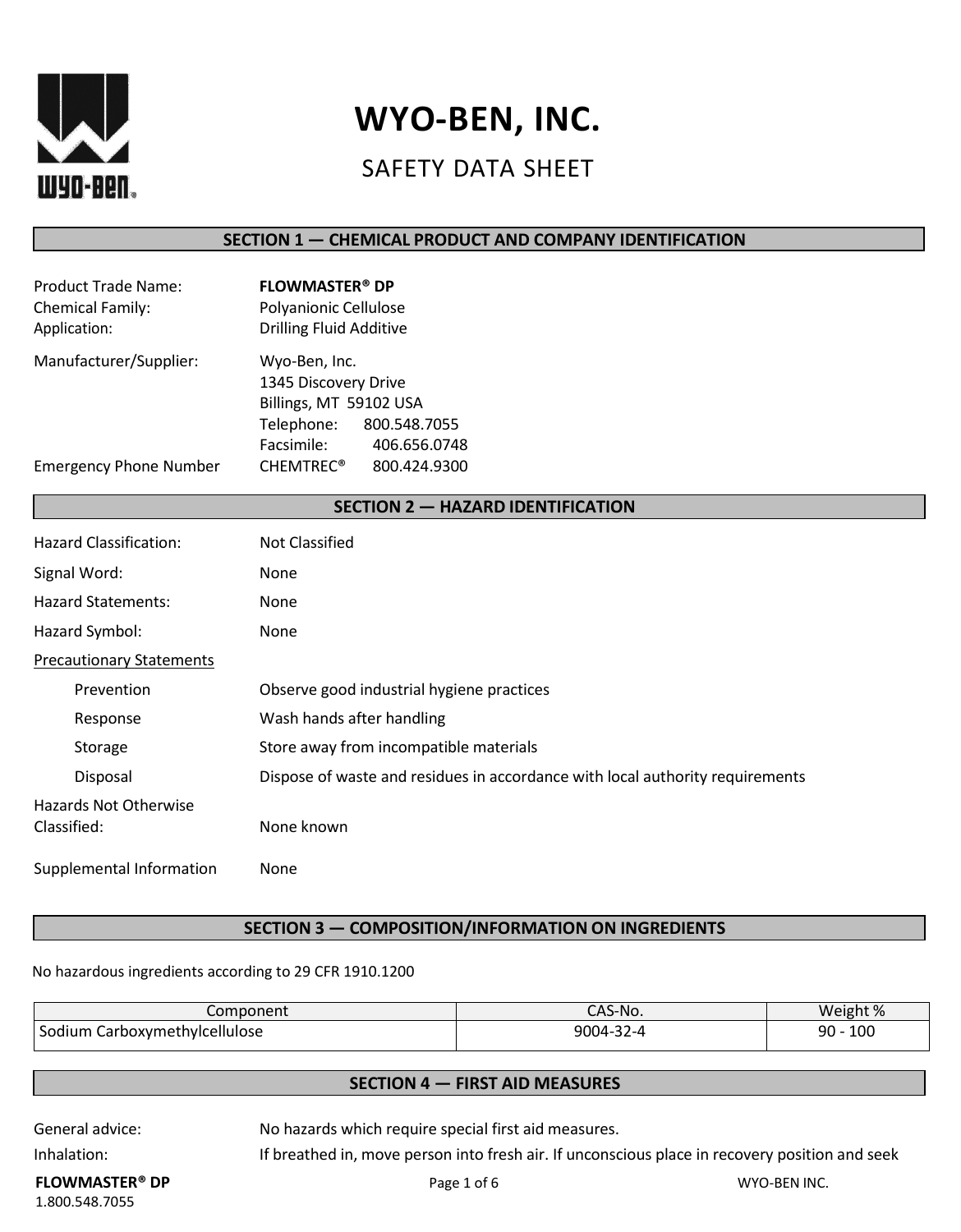|                                                                              |                                                                                                                                                    | medical advice. If symptoms persist, call a physician.                                                                                                                                                           |
|------------------------------------------------------------------------------|----------------------------------------------------------------------------------------------------------------------------------------------------|------------------------------------------------------------------------------------------------------------------------------------------------------------------------------------------------------------------|
| Skin:                                                                        |                                                                                                                                                    | Wash off with soap and water. Get medical attention if irritation develops and persists.                                                                                                                         |
| Eyes:                                                                        | Remove contact lenses and flush eyes with plenty of water, including under eye lids. Get<br>medical attention if irritation develops and persists. |                                                                                                                                                                                                                  |
| Ingestion:                                                                   |                                                                                                                                                    | The product is not considered toxic. Rinse mouth with water. Never give anything by mouth to<br>an unconscious person. Get medical attention if symptoms develop.                                                |
| Most important symptoms<br>and effects, both acute<br>and delayed:           | Dusts may irritate the respiratory tract, skin and eyes.                                                                                           |                                                                                                                                                                                                                  |
| Indication of immediate<br>Medical attention and<br>Special treatment needed | Treat symptomatically                                                                                                                              |                                                                                                                                                                                                                  |
| Notes to physician:                                                          | No hazards which require special first aid measures.                                                                                               |                                                                                                                                                                                                                  |
|                                                                              |                                                                                                                                                    | <b>SECTION 5 - FIRE FIGHTING MEASURES</b>                                                                                                                                                                        |
| Suitable Fire Extinguishing Media:                                           |                                                                                                                                                    | Water fog. Foam. Dry chemical powder. Carbon dioxide (CO2).                                                                                                                                                      |
| Unsuitable Media:                                                            |                                                                                                                                                    | Do not use water jet as an extinguisher, as this will spread the fire.                                                                                                                                           |
| Specific hazards during firefighting:                                        |                                                                                                                                                    | During fire, gases hazardous to health may be formed. Do not allow run-off from                                                                                                                                  |
|                                                                              |                                                                                                                                                    | firefighting to enter drains or water courses.                                                                                                                                                                   |
| <b>Special Exposure Hazards:</b>                                             |                                                                                                                                                    | CAUTION! Extremely slippery when wet.                                                                                                                                                                            |
| Special Protective Equipment for Firefighters:                               |                                                                                                                                                    | Wear self-contained breathing apparatus and full protective clothing.                                                                                                                                            |
| <b>General Fire Hazards:</b>                                                 |                                                                                                                                                    | No unusual fire or explosion hazards noted.                                                                                                                                                                      |
| <b>NFPA Ratings:</b>                                                         |                                                                                                                                                    | Health 0, Flammability 1, Reactivity 0                                                                                                                                                                           |
|                                                                              |                                                                                                                                                    | <b>SECTION 6 - ACCIDENTAL RELEASE MEASURES</b>                                                                                                                                                                   |
| <b>Personal Precautionary Measures:</b>                                      |                                                                                                                                                    | Avoid dust formation. Avoid breathing dust. Material can create slippery<br>conditions. Persons not wearing protective equipment should be excluded from<br>area of spill until clean-up has been completed.     |
| <b>Environmental Precautionary Measures:</b>                                 |                                                                                                                                                    | Prevent further leakage or spillage if safe to do so. Do not allow product to<br>contaminate surface water systems.                                                                                              |
| Procedure for Cleaning/Absorption:                                           |                                                                                                                                                    | Stop the flow of material, if this is without risk. Collect dust using a vacuum<br>cleaner equipped with HEPA filter.                                                                                            |
|                                                                              |                                                                                                                                                    | Large Spills: Wet down with water and dike for later disposal. Shovel the<br>material into waste container. Avoid the generation of dusts during clean-up.<br>Following product recovery, flush area with water. |
|                                                                              |                                                                                                                                                    | Small Spills: Sweep up or vacuum up spillage and collect in suitable container for<br>disposal.                                                                                                                  |
|                                                                              |                                                                                                                                                    | Dispose in accordance with all local, state and federal regulations.                                                                                                                                             |

# **SECTION 7 — HANDLING AND STORAGE**

Handling Precautions: Avoid dust formation. Ensure all equipment is electrically grounded and bonded before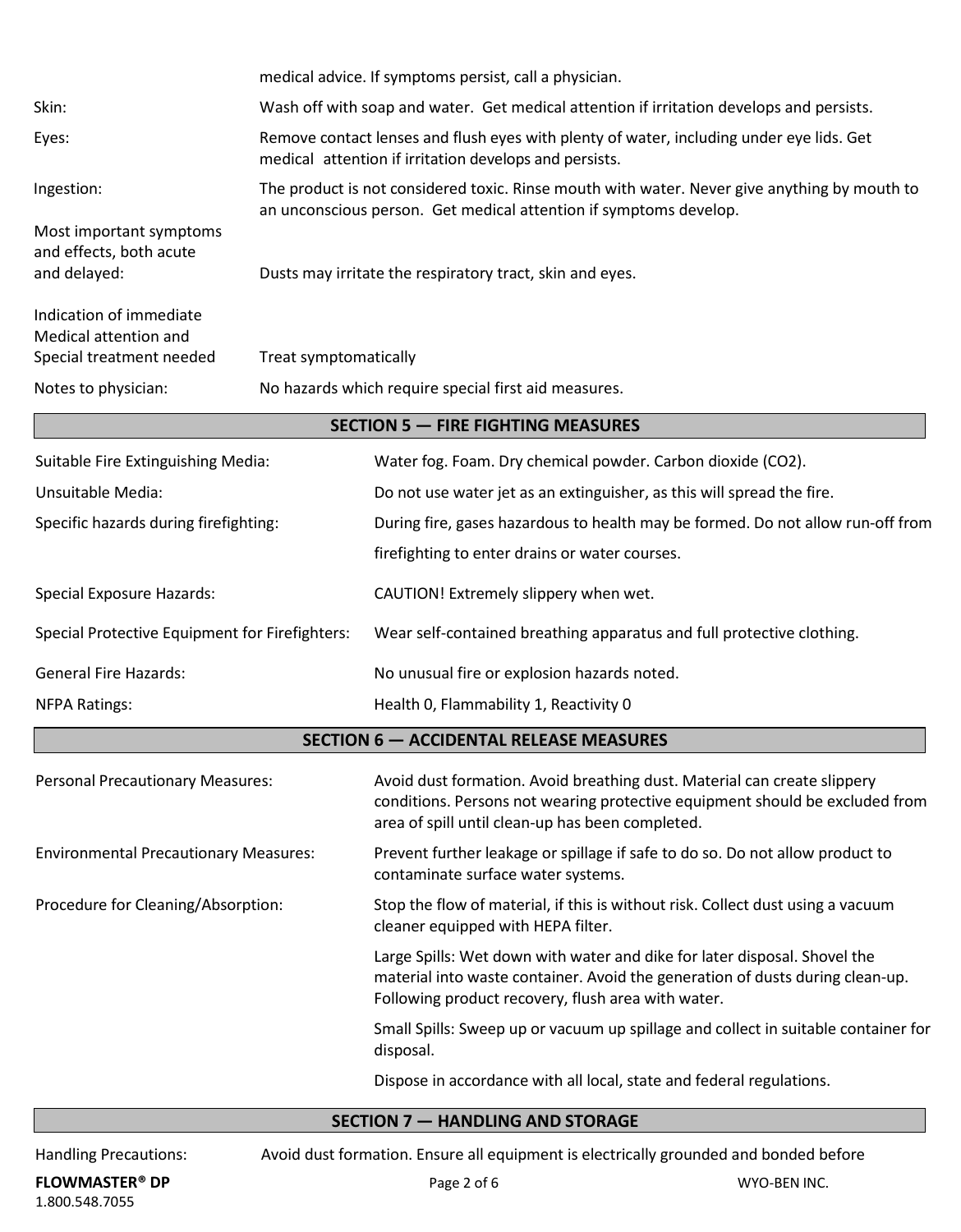| <b>Conditions for Safe Storage:</b><br>Storage Information:            | beginning transfer operations. Provide appropriate exhaust ventilation at places where dust is<br>formed. Practice good housekeeping.<br>Store in original tightly closed container. Store in a well-ventilated place. Store away from<br>incompatible materials (see Section 10 of the SDS).<br>Keep in a dry cool place (0 - 30 °C).                                                                                         |  |
|------------------------------------------------------------------------|--------------------------------------------------------------------------------------------------------------------------------------------------------------------------------------------------------------------------------------------------------------------------------------------------------------------------------------------------------------------------------------------------------------------------------|--|
|                                                                        | SECTION 8 - EXPOSURE CONTROLS/PERSONAL PROTECTION                                                                                                                                                                                                                                                                                                                                                                              |  |
| <b>Engineering Controls:</b>                                           | Provide appropriate exhaust ventilation at places where dust is formed. General room<br>ventilation should be adequate for normal conditions of use. However, if unusual<br>operating conditions exist, provide sufficient mechanical (general and/or local<br>exhaust) ventilation to maintain exposure below exposure guidelines (if applicable) or<br>below levels that cause known, suspected or apparent adverse effects. |  |
| <b>Personal Protective Equipment</b><br><b>Respiratory Protection:</b> | Use a NIOSH/MSHA approved respirator if there is a risk of exposure to dust/fume at levels<br>exceeding the exposure limits.                                                                                                                                                                                                                                                                                                   |  |
| Skin and body protection:<br>equipment                                 | Wear suitable protective clothing: Safety shoes, Chemical resistant gloves (consult your safety<br>supplier).                                                                                                                                                                                                                                                                                                                  |  |
| Eye Protection:                                                        | Safety glasses with side-shields.                                                                                                                                                                                                                                                                                                                                                                                              |  |
| <b>Other Precautions:</b>                                              | Avoid breathing dust. Wash hands and face before breaks and immediately after handling<br>the product. Routinely wash work clothing and protective equipment to remove<br>contaminants. Handle in accordance with good industrial hygiene and safety practice.                                                                                                                                                                 |  |
| <b>SECTION 9 - PHYSICAL AND CHEMICAL PROPERTIES</b>                    |                                                                                                                                                                                                                                                                                                                                                                                                                                |  |

| <b>Physical State:</b>                      | Powdered solid        |
|---------------------------------------------|-----------------------|
| Color:                                      | White to light yellow |
| Odor:                                       | None                  |
| pH:                                         | Not determined        |
| Specific Gravity @ 20 C (Water=1):          | Not determined        |
| Bulk Density @ 20 C (kg/m <sup>3</sup> ):   | Not determined        |
| Boiling Point/Range (F/C):                  | Not applicable        |
| Freezing Point/Range (F/C):                 | Not applicable        |
| Vapor Pressure @ 20 C (mmHg):               | Not applicable        |
| Vapor Density (Air=1):                      | Not applicable        |
| <b>Percent Volatiles:</b>                   | 0                     |
| Evaporation Rate (Butyl Acetate=1):         | Not applicable        |
| Solubility in Water (g/100ml):              | Not determined        |
| Solubility in Solvents (g/100ml):           | Not determined        |
| VOCs (lbs/gallon):                          | Not determined        |
| Viscosity, Dynamic @ 20 C (centipoise):     | Not determined        |
| Viscosity, Kinematic @ 20 C (centistrokes): | Not determined        |
| Partition Coefficient/n-Octanol/Water:      | Not determined        |
| <b>FLOWMASTER<sup>®</sup> DP</b>            | Page 3 of 6           |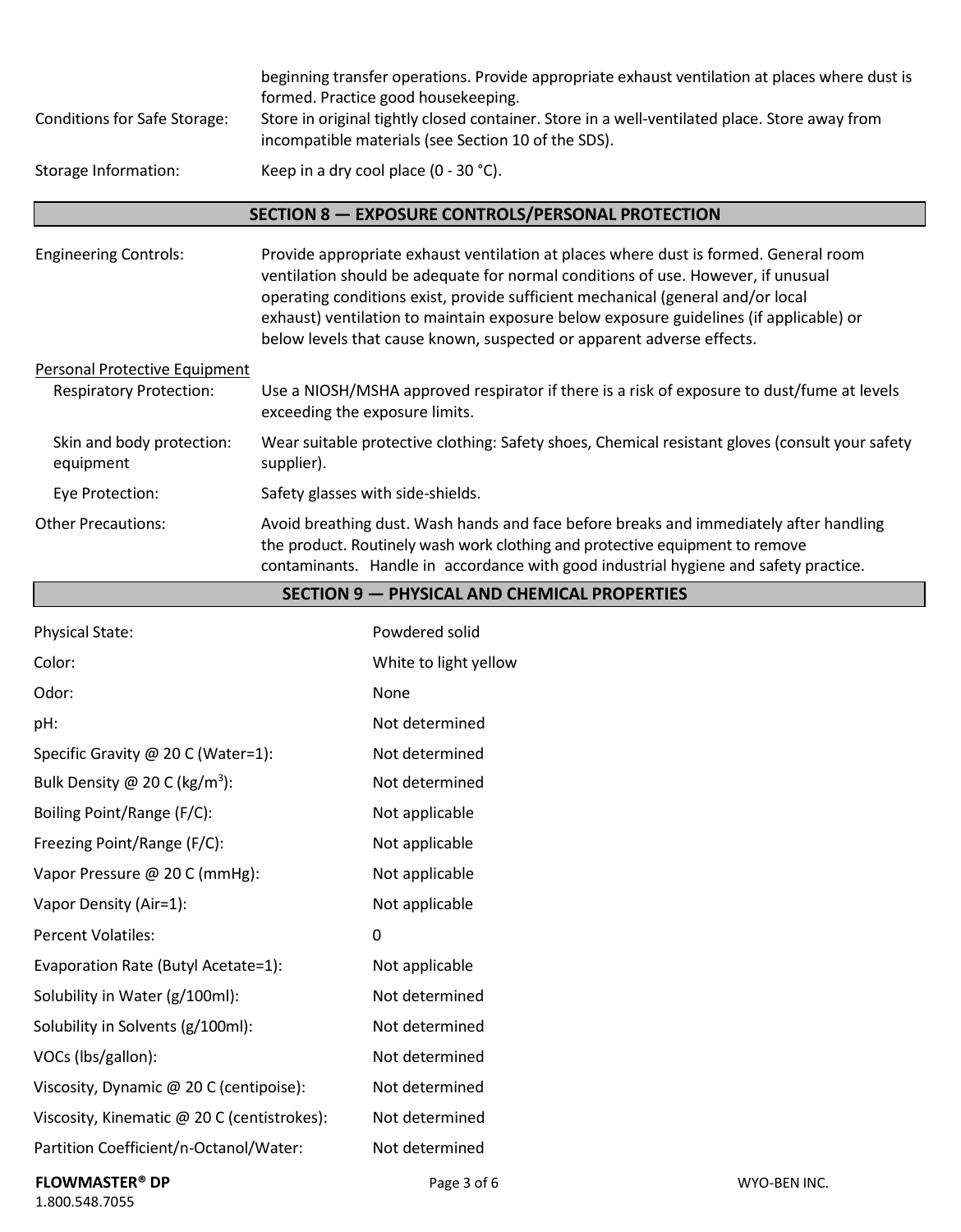| Flash Point/Range (F/C):                      | Not determined |
|-----------------------------------------------|----------------|
| Flash Point Method:                           | Not applicable |
| Autoignition Temperature (F/C):               | Not determined |
| Flammability Limits in Air - Upper/Lower (%): | Not determined |

### **SECTION 10 — STABILITY AND REACTIVITY**

| Reactivity:                              | Stable and non-reactive under normal conditions of use, storage and transport.                         |
|------------------------------------------|--------------------------------------------------------------------------------------------------------|
| <b>Hazardous Reactions:</b>              | No dangerous reaction known under conditions of normal use.                                            |
| Conditions to Avoid:                     | Contact with incompatible materials. Keep away from heat, flame, sparks and<br>other ignition sources. |
| Incompatibility (Materials to Avoid):    | Strong oxidizing agents.                                                                               |
| <b>Hazardous Decomposition Products:</b> | Thermal decomposition may produce oxides of carbon (COx).                                              |
| <b>Additional Guidelines:</b>            | Not applicable                                                                                         |

## **SECTION 11 — TOXICOLOGICAL INFORMATION**

| Dust may irritate respiratory system.                                                                                                                                                                                                                                |
|----------------------------------------------------------------------------------------------------------------------------------------------------------------------------------------------------------------------------------------------------------------------|
| Dust may irritate the skin.                                                                                                                                                                                                                                          |
| Dust may irritate eyes.                                                                                                                                                                                                                                              |
| Expected to be a low ingestion hazard                                                                                                                                                                                                                                |
| Not classified based on available information.                                                                                                                                                                                                                       |
| LD50/Rat/>5800 mg/l                                                                                                                                                                                                                                                  |
| LD50/Rabbit/> 2000 mg/kg.                                                                                                                                                                                                                                            |
| Prolonged skin contact may cause temporary irritation.                                                                                                                                                                                                               |
| Direct contact with eyes may cause temporary irritation.                                                                                                                                                                                                             |
| Not classified based on available information.<br>Not classified based on available information.                                                                                                                                                                     |
| Not classified based on available information.                                                                                                                                                                                                                       |
| Not classified based on available information. No component of this product<br>present at levels greater than or equal to 0.1% is identified as a probable,<br>possible, potential, known, anticipated or confirmed human carcinogen by IARC,<br>ACGIH, OSHA or NTP. |
| Not classified based on available information.                                                                                                                                                                                                                       |
| Not classified based on available information.                                                                                                                                                                                                                       |
| Not classified based on available information.                                                                                                                                                                                                                       |
| Not classified based on available information.                                                                                                                                                                                                                       |
| None                                                                                                                                                                                                                                                                 |
|                                                                                                                                                                                                                                                                      |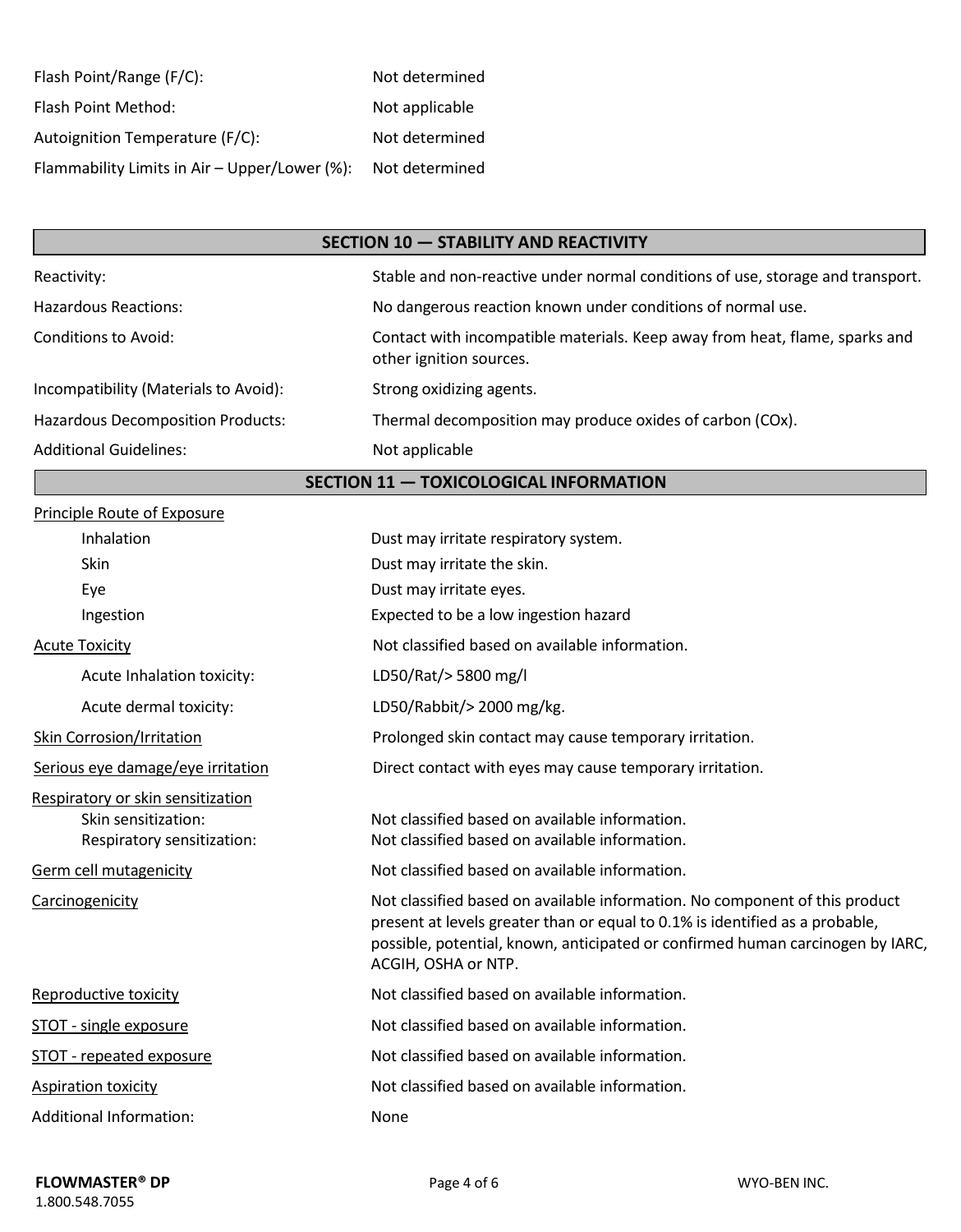# Ecotoxicity Ecotoxicity The product is not classified as environmentally hazardous. However, this does not exclude the possibility that large or frequent spills can have a harmful or damaging effect on the environment. Aquatic Fish: LC50/Oncorhynchus mykiss (Rainbow Trout)/96 hr/ > 20000 mg/l LC50/Carassius carassius (Crucian carp)/96 hr/ > 20000 mg/l Crustacea: LC50/Cragon cragon (Common shrimp)/48 hr/1000-3300 mg/l Mobility (Water/Soil/Air): No data available Persistence/Degradability: No data available Bio-accumulation: No data available Disposal Method: Collect and reclaim or dispose in sealed containers at licensed waste disposal site. Dispose in accordance with federal, state and local regulations. Contaminated Packaging: Empty container. Container can be landfilled or incinerated in compliance with local, state and federal regulations. **SECTION 12 — ECOLOGICAL INFORMATION SECTION 13 — DISPOSAL CONSIDERATIONS**

#### **SECTION 14 — TRANSPORT INFORMATION**

Land Transportation

DOT – Not classified as dangerous goods.

Canadian TDG – Not classified as dangerous goods.

ADR/RID – Not classified as dangerous in the meaning of these regulations

#### Air Transportation

ICAO/IATA – Not classified as dangerous goods.

#### Sea Transportation

IMDG/IMO – Not classified as dangerous goods.

| <b>US Regulations</b>                                                             |                                                                                                                                                                                      |              |
|-----------------------------------------------------------------------------------|--------------------------------------------------------------------------------------------------------------------------------------------------------------------------------------|--------------|
| US TSCA Inventory                                                                 | All components are either listed on the inventory or are exempt from listing.                                                                                                        |              |
| EPA SARA Title III Extremely<br>Hazardous Substances                              | Not applicable, non-hazardous                                                                                                                                                        |              |
| EPA SARA (311, 312)<br><b>Hazard Class</b>                                        | Not applicable, non hazardous                                                                                                                                                        |              |
| EPA SARA (313) Chemicals                                                          | This material does not contain any chemical components with known CAS numbers that exceed<br>the threshold (De Minimis) reporting levels established by SARA Title III, Section 313. |              |
| EPA CERCLA/Superfund                                                              | Not listed                                                                                                                                                                           |              |
| California Proposition 65                                                         | This product Does Not contains any chemical which is known to the State of California to<br>cause cancer, birth defects or other reproductive harm.                                  |              |
| <b>Canadian Regulations</b><br><b>FLOWMASTER<sup>®</sup> DP</b><br>1.800.548.7055 | Page 5 of 6                                                                                                                                                                          | WYO-BEN INC. |